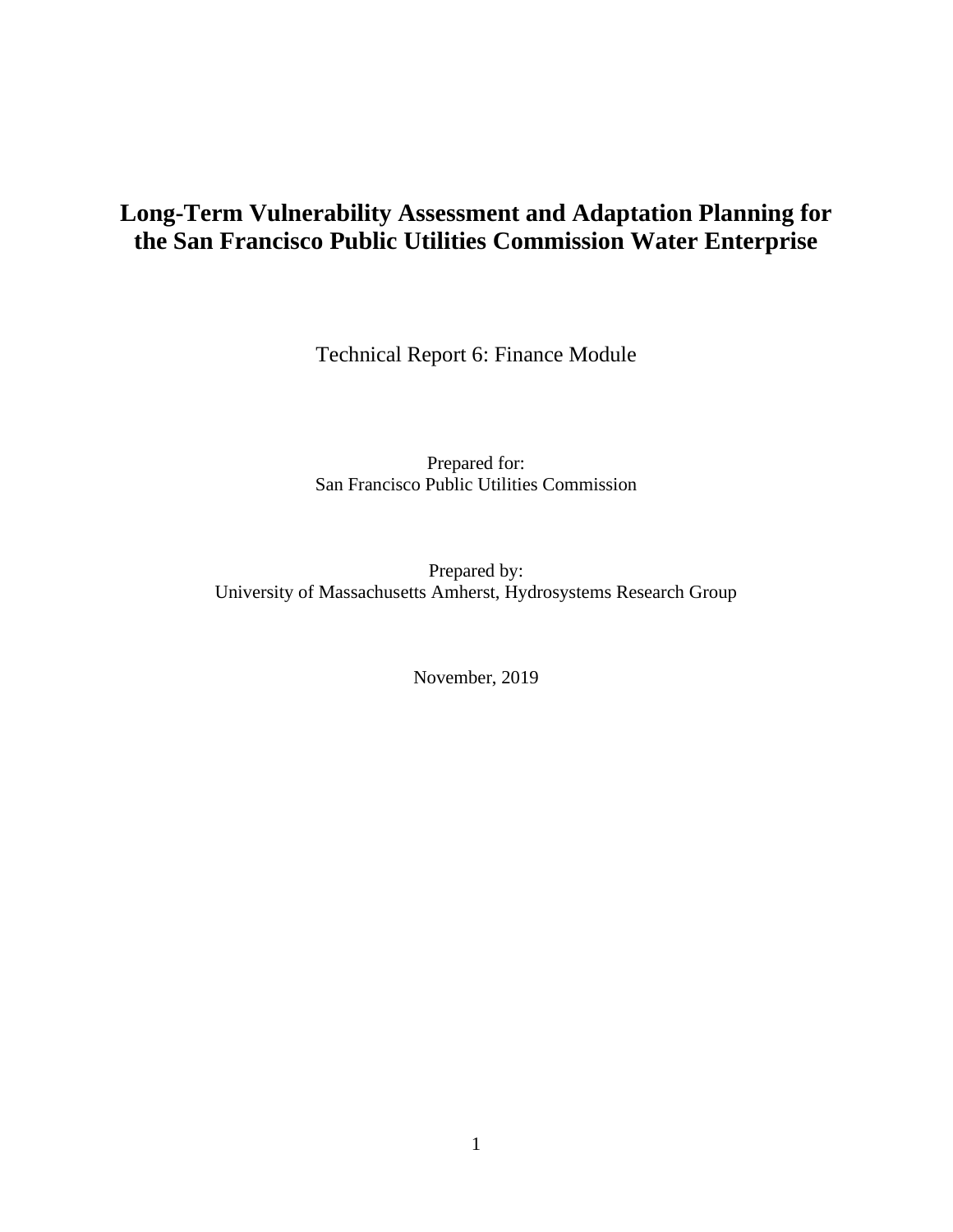# **1 Summary**

This report describes the methods used to develop a financial module built for the Long-Term Vulnerability Assessment and Adaptation Planning for the San Francisco Public Utilities Commission (SFPUC) Water Enterprise (Vulnerability Assessment). The module is designed to simulate the potential impact of changing environmental and socioeconomic conditions on the health of SFPUC's fund balance, on the price of water, and on the affordability of water bills for customers. This report describes modelling goals, scope and framework. It also identifies limitations as needed.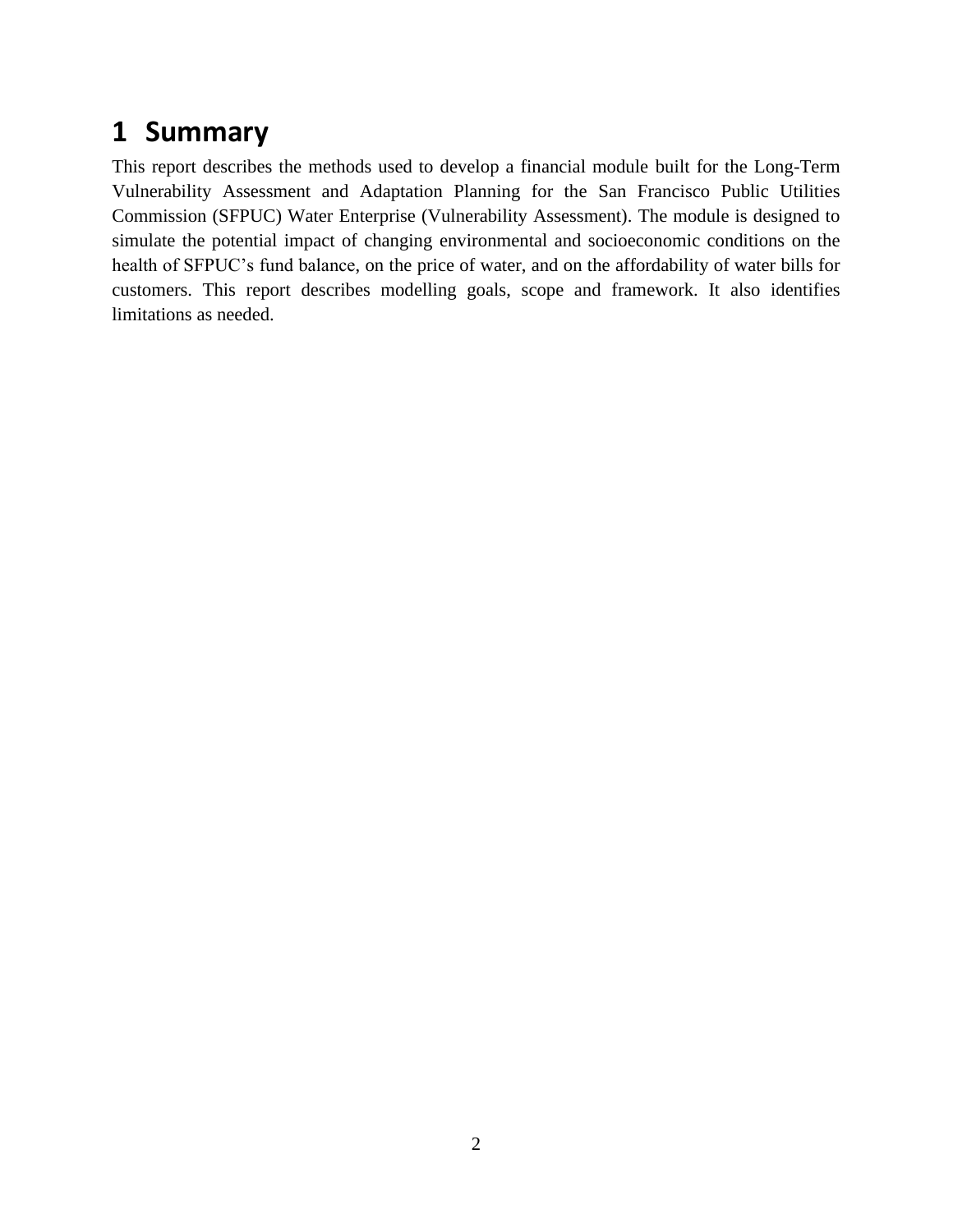# **2 Introduction and context**

.

Climate change and other changing conditions may jeopardize the future ability of the Hetch Hetchy Regional Water System (RWS) ability to meet SFPUC's desired level of service. To help address this concern, SFPUC partnered with the University of Massachusetts Amherst to help identify key vulnerabilities of the RWS to long term change in climate and other conditions, under a project called the "Long-Term Vulnerability Assessment and Adaptation Planning for the SFPUC Water Enterprise" (LTVA or Vulnerability Assessment). The objective of the LVTA is to design and execute an exhaustive vulnerability assessment that provides a comprehensive understanding of the expected water system performance relative to goals and expectations of the system. The general approach to achieve this objective is to develop a suite of interconnected computer models and supporting analytical modules representing important processes involved in the long-term planning of RWS and to then use them along with a scenario discovery approach to quantitatively assess system vulnerability.

In a workshop conducted at the outset of the project, key decision makers within SFPUC were asked to identify key sources of vulnerability that they consider could put the organization at risk of not achieving its level of service goals and rank them in terms of importance and degree of uncertainty. The results of this engagement are displayed in [Figure 1.](#page-3-0) Along with natural hazards, financial risk was identified as the most important source of vulnerability and a key uncertainty affecting future performance of the system. The SFPUC finance team maintain detailed long-term financial planning models that forecast operational costs (OPEX), capital costs (CAPEX), revenues and water prices forward 20 years into the future. In the context of the LTVA the key interest is incorporating the influence of climate on this fund balance. The overall modelling framework for the LTVA is provided in [Figure 1.](#page-3-0)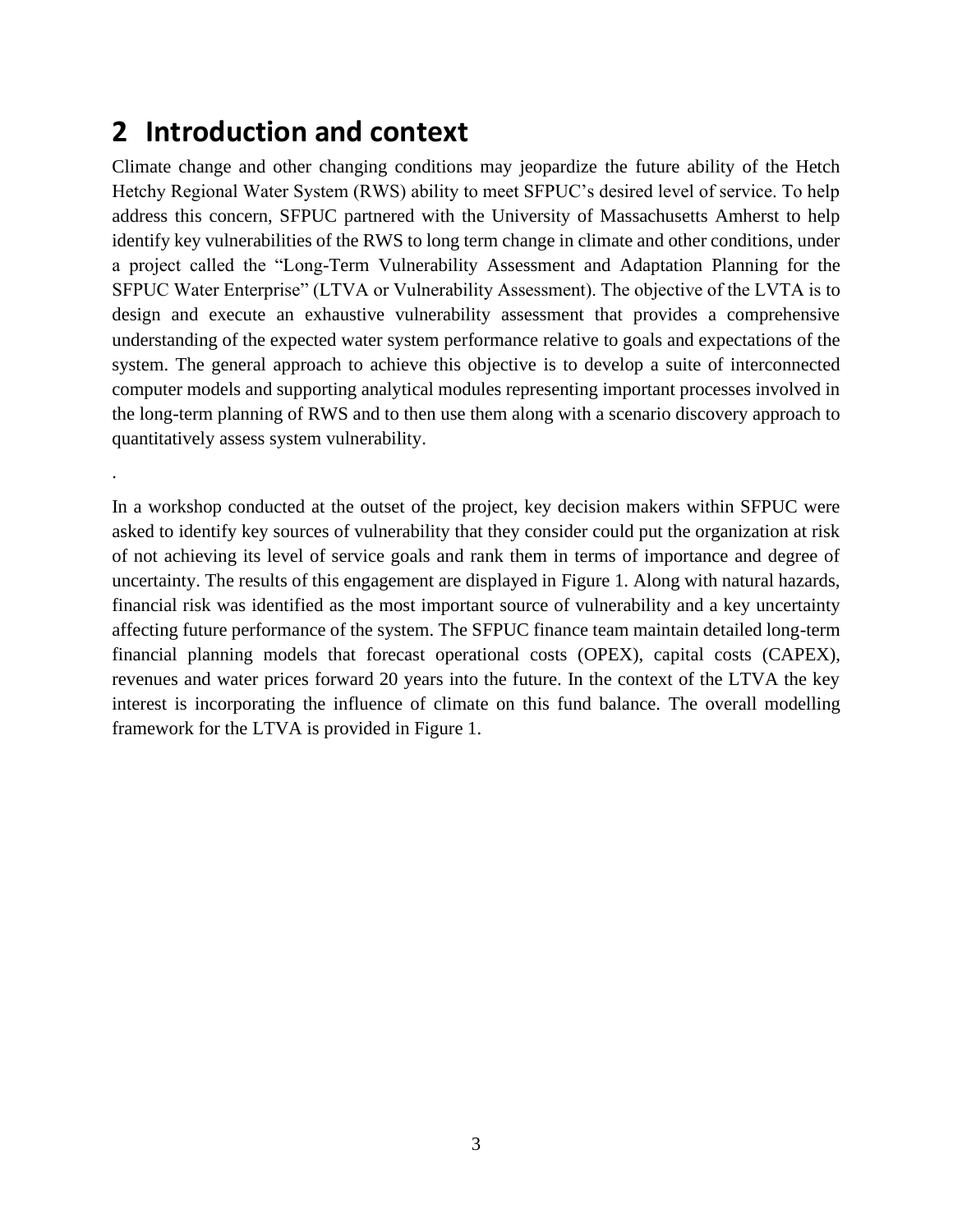

<span id="page-3-0"></span>*Figure 1: importance and uncertainty associated with the identified sources of vulnerability (Brown and Dufour, 2017).*



Figure 2: Conceptual diagram of the of LTVA modelling framework (including summary of inputs and outputs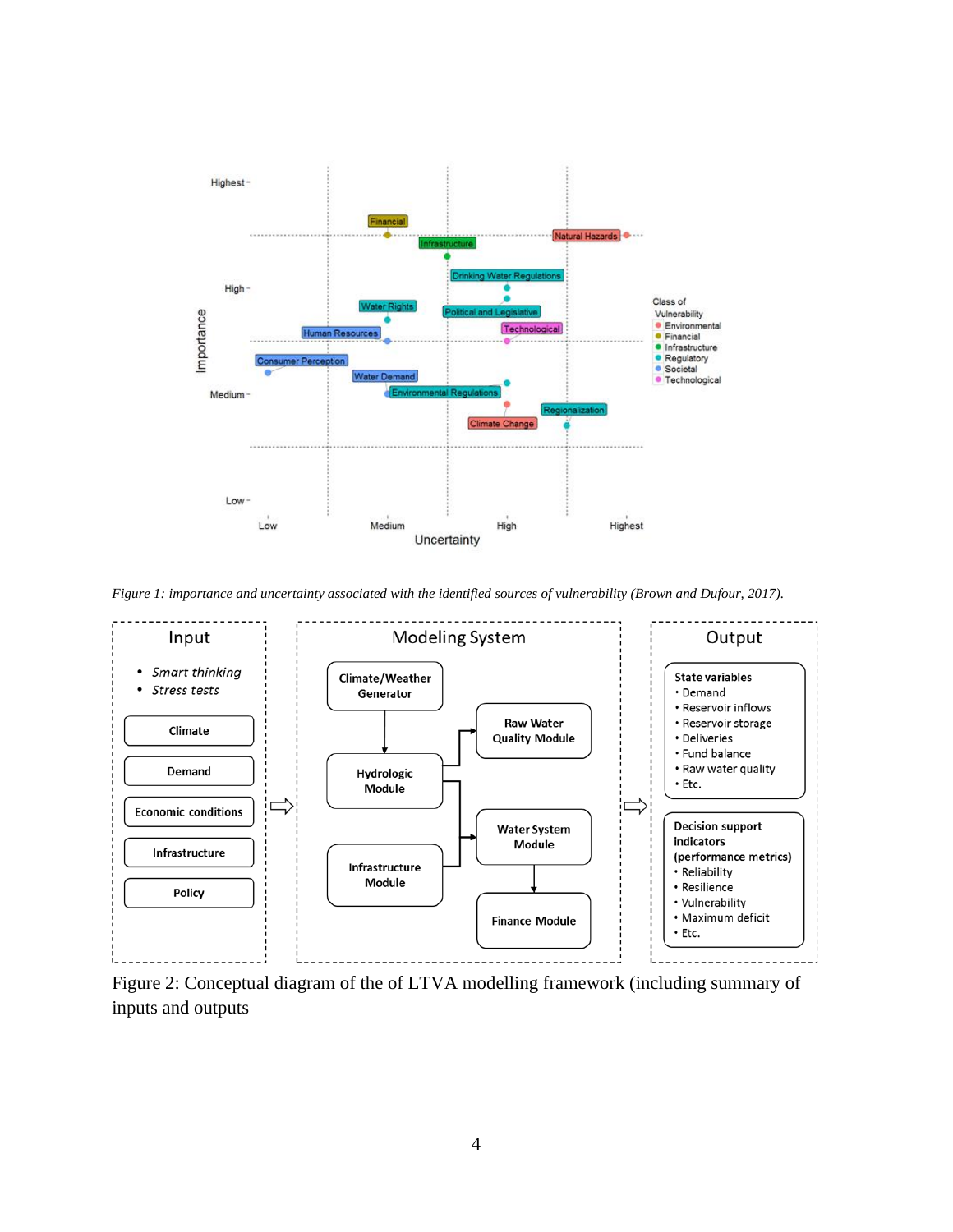# **3 Modelling goals and scope**

The general goals of the finance module are:

- Simulate the potential impact of a changing climate, demand and regulations on SFPUC's fund balance and the price of water for customers.
- Allow the user to adjust key parameters driving uncertainty in the model, i.e. interest rate, debt repayment period, CAPEX and OPEX.
- Have a transparent, readable code base to facilitate transfer to SFPUC personnel who for further improvements/modifications

SFPUC's finance department currently maintains a long-term finance planning model that extends to 2100, however detailed capital planning only exists for 10 years into the future (and thus the overall model is referred to as the 10-year Financial Plan). This model incorporates the organisation's Capital Improvement Programme, tracks in detail forecasted spend on operations and debt service, and estimates the price of water and affordability of water bills for customers. The model assumes a static system wide demand of approximately 196 mgd annual average demand, updated regularly based on current water usage<sup>1</sup>. The objective of the finance module presented here is not to supersede or duplicate this model but to compliment it by allowing SFPUC to explore how uncertain future conditions might impact the financial health of the organisation. The San Francisco Water System Model (SFWSM), developed as part of the LTVA will evaluate how variations in hydrologic conditions, level of water demand, system configuration (shutdowns, outages, new projects, etc.) and various management policies impact water delivery reliability (HRG TR4, 2021). The intention of the finance module is to take the output of the system model (deliveries) and combine this with a high-level summary of SFPUC's financial planning model to evaluate the impact of these changing conditions on the health of SFPUC's finances. Inputs and outputs to the finance model are summarized in [Figure 3](#page-5-0)**Error! Reference source not found.**. SFPUC 10-year Financial Plan model is used to provide inputs including average annual CAPEX, OPEX, and average annual revenues from sources other than water sales (such as rental income, interest etc.). Input from the system model comes in the form of annual deliveries. The finance model will run at the annual timestep, which is in line with key financial planning processes such as rate setting and submission of annual financial accounts.

# **4 Modelling Framework**

The finance module is built in Python, an open source modelling language, and houses two primary functions: 1) evaluating expenditure for a given year based on expected CAPEX, OPEX and on the volume of water delivered, and 2) setting retail and wholesale customer water rates to ensure revenues are sufficient to cover costs.

Assumptions stated here were established in collaboration with the finance team at SFPUC and represent reasonable estimations of how SFPUC finances are currently managed.

<sup>&</sup>lt;sup>1</sup> WSIP 2018 HHLSM model uses a value of 265 mgd.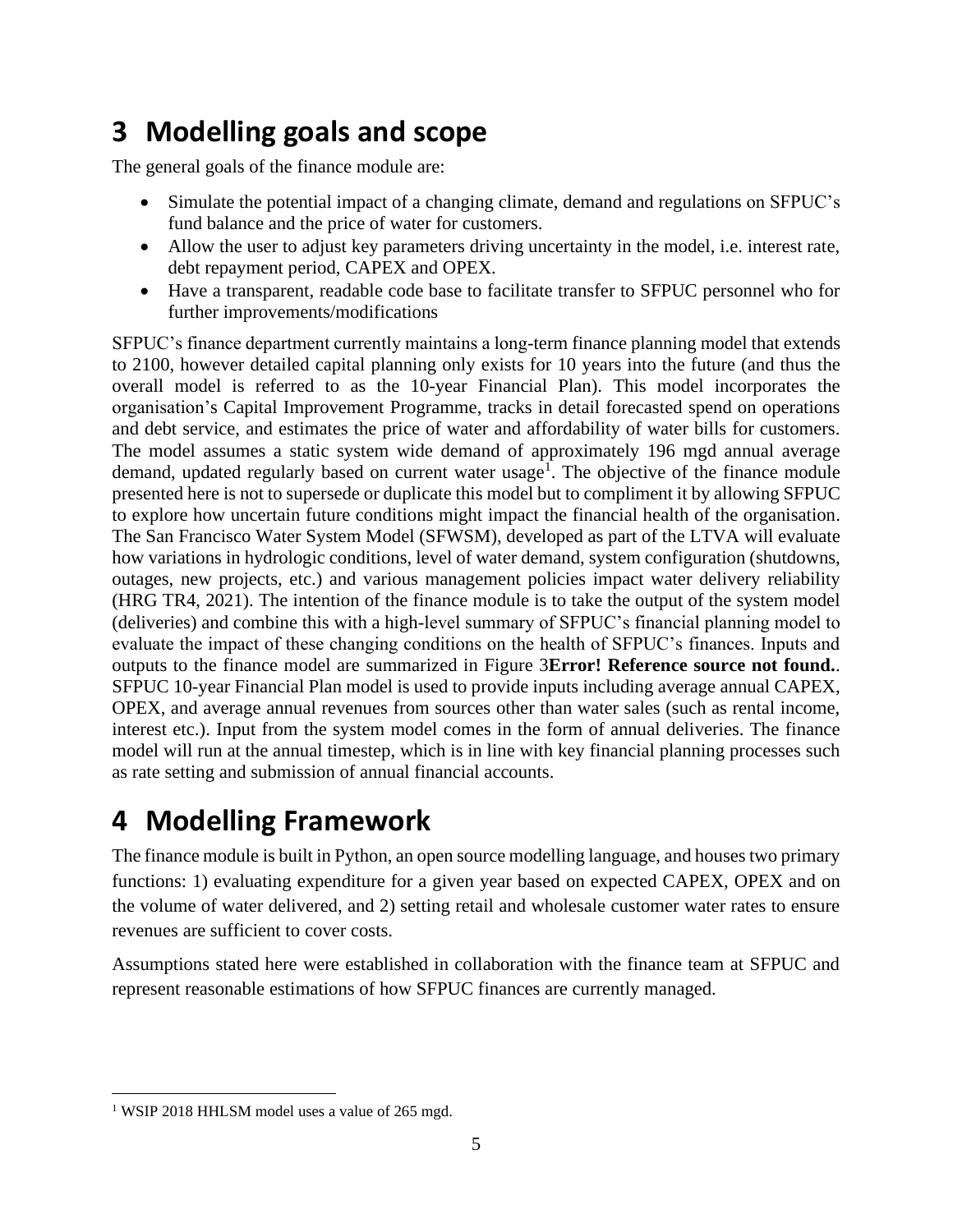

<span id="page-5-0"></span>*Figure 3: Schematic of finance module developed as part of LTVA. Orange arrows indicate model inputs/outputs and blue arrows indicate model parameters.*

### **4.1 Expenditure**

The finance module presented here does not itemize costs but will instead draw on the detailed breakdown provided by the SFPUC 10-year plan. High level aggregate costs are drawn from the model to provide figures for OPEX, CAPEX, and debt as a proportion of CAPEX. [Figure 4](#page-6-0) provides a breakdown CAPEX, OPEX and debt service in the 10-year plan vs that assumed in the LTVA Finance Model.

This phase of work seeks to characterize vulnerability of the system in its current form and as such, we will assume that no additional investment will be made in the system across the time horizon considered, beyond that required to maintain the existing system. This assumption can be revisited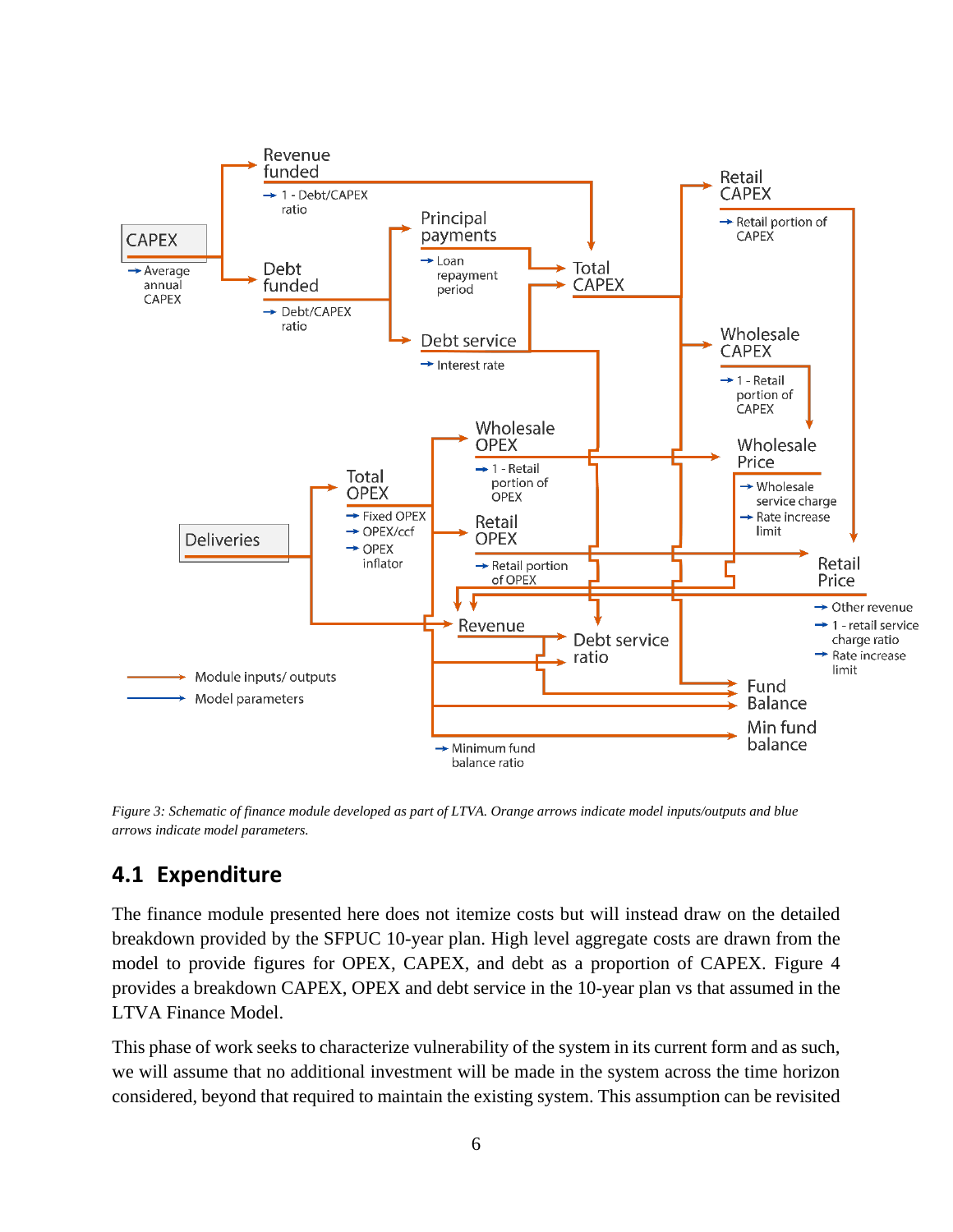in subsequent phases of work, where adaptations to address identified vulnerabilities will be assessed.



<span id="page-6-0"></span>*Figure 4: comparison of CAPEX (green), debt service (grey) and OPEX (red) between SFPUC 20-year plan (solid lines) and LTVA (dashed)*

#### **4.1.1 Capital Expenditure**

[Figure 4](#page-6-0) shows the variation in SFPUC's forecast CAPEX spend from 2020-2070. One can observe a significant drop in CAPEX from 2040. This is because plans for "new" capital expenditure (as opposed to ongoing capital repair and replacement (R&R) of the existing system) only exist for 10-15 years into the future. As a result, the SFPUC's forecast shows the gradual reduction in CAPEX as the 30-year bonds issued to fund the existing \$5B Water System Improvement Program and the planned projects in the 10-15 CIP horizon are paid off, with increases in the outer years covering only ongoing R&R. In order to establish a consistent forecast of CAPEX across the 50-year time horizon utilized in the LTVA, the finance model generates a timeseries of CAPEX spend from 2000 through to 2070. This timeseries initializes in 2000 in order to incorporate legacy debt that SFPUC holds in 2020, the LTVA's initial timestep.

In order to avoid tracking individual CAPEX expenditures and loans (which is beyond the scope of this work and duplicative to SFPUC's existing 10-year plan), the Finance model considers CAPEX spend as an aggregate value for each year and is made up of two components:

• Fixed – representing the expected new capital investment in each year and makes up 45% of total CAPEX spend.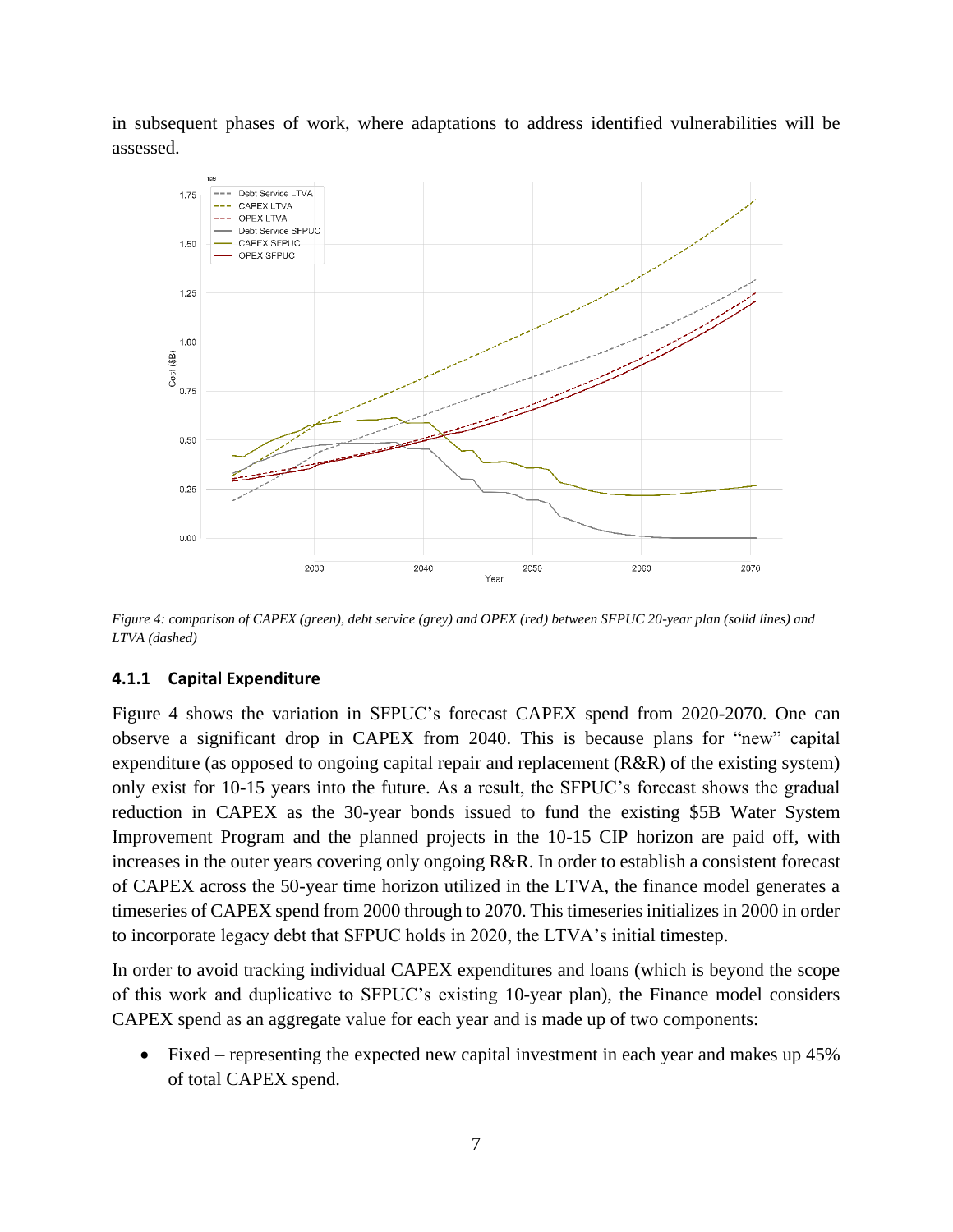• Variable – representing ongoing repair and replacement (including significant modification) of existing infrastructure that is inflated by 3% year on year. Variable CAPEX makes up 55% of total CAPEX.

CAPEX spend is assumed to be 75% debt funded and 25% revenue funded, where the debt funded portion is assumed to be a new loan taken out each year. [Total CAPEX in each timestep is thus:](#page-7-0)

$$
Total CAPEXt = Debt Servicet + (CAPEXt × 0.25)
$$
\n(3)

[Table](#page-7-0) 1

(values given in this table are purely illustrative to demonstrate the debt service logic), which shows the first four years of the timeseries. In this example, a new loan (debt drawdown) is taken out each year to cover 75% of CAPEX spend. Assuming a debt repayment period of 30 years, each subsequent year in the time series for 30 years will require a principal payment and an interest payment against this loan. Further drawdown in each subsequent year adds additional principle and interest payment obligations for a 30-year window into the future. Debt at the end of each timestep, shown in Equation (1), is the balance of debt at the beginning of the period, additional drawdown in the current period and the sum of principal payments made in the current period. Total interest payment in a given year is the sum of all interest payment obligations due for that year. Debt service, provided in Equation (2), for each year is then the sum of principle and interest payment obligations for that year.

$$
Debt\ End\ Period_t = Debt\ Start\ Period_t + Drawdown_t - Principle\ Debt\ Repayment_t \qquad (1)
$$

$$
Debt service_t = Interest_t + \sum \text{Principle debt repayment obligations_t} \tag{2}
$$

<span id="page-7-0"></span>Total CAPEX in each timestep is thus:

Debt repayment period  $\sqrt{2\pi r}$ 

$$
Total CAPEXt = Debt Servicet + (CAPEXt × 0.25)
$$
\n(3)

| Debt schedule            |     |            |            |            |            |            |
|--------------------------|-----|------------|------------|------------|------------|------------|
| New CAPEX spend          |     | 50,000,000 | 50,825,000 | 51,650,000 | 52,475,000 | 53,300,000 |
|                          |     | 2020       | 2021       | 2022       | 2023       | 2024       |
| <b>RR CAPEX inflator</b> | 3%  |            |            |            |            |            |
| <b>RR CAPEX Ratio</b>    | 55% |            |            |            |            |            |
| % of capex from debt     | 75% |            |            |            |            |            |
| Interest rate            | 3%  |            |            |            |            |            |
| (years)                  | 30  |            |            |            |            |            |
| Dept repayment period    |     |            |            |            |            |            |

*Table 1: table illustrating the approach taken in establishing debt service in the finance module*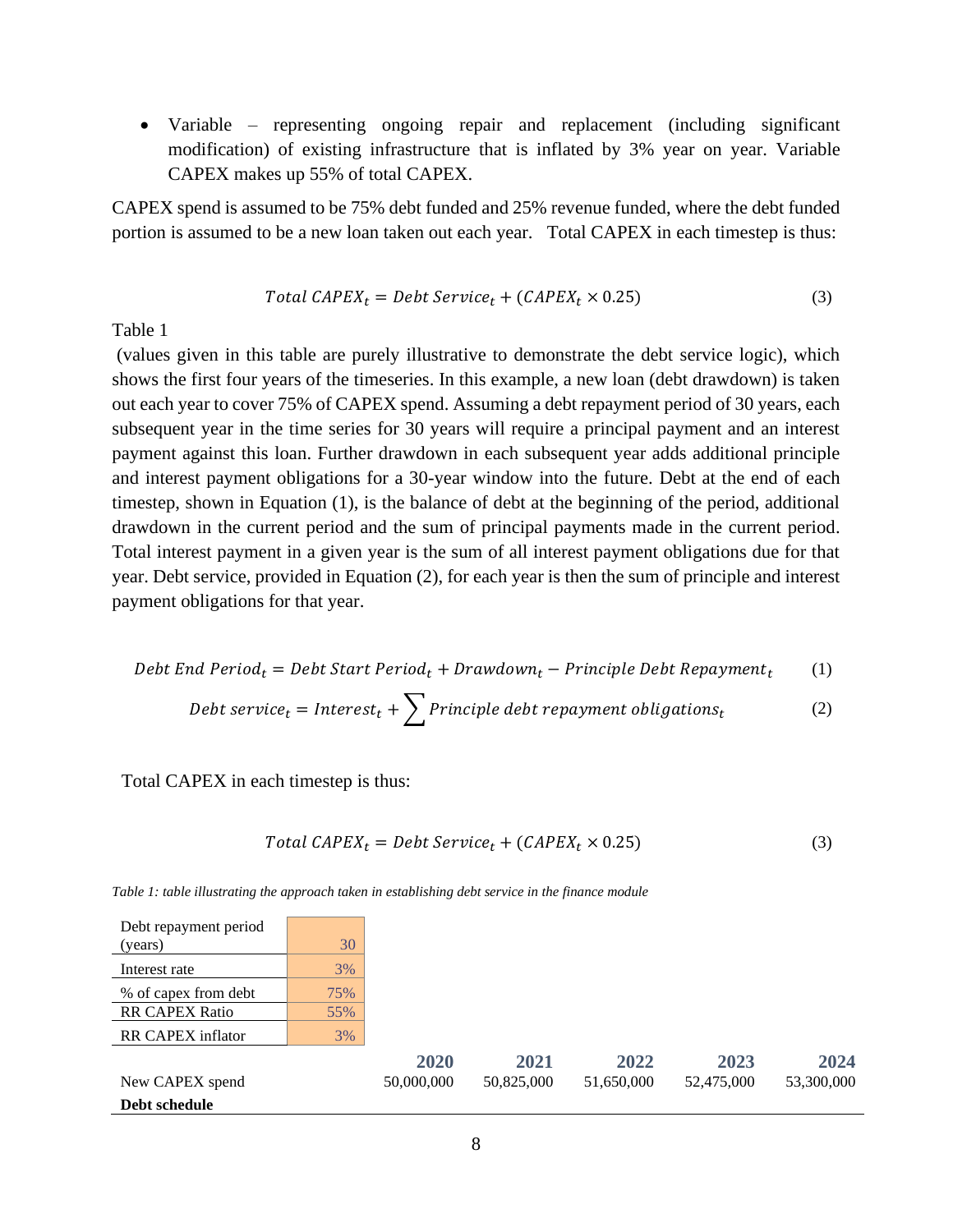| Debt Beginning of                 |           |               |                 |                 |               |                 |
|-----------------------------------|-----------|---------------|-----------------|-----------------|---------------|-----------------|
| Period                            |           |               | 36,935,571      | 73,887,929      | 110,827,441   | 147,732,588     |
| Drawdown                          |           | 37,500,000    | 38,118,750      | 38,737,500      | 39,356,250    | 39,975,000      |
| Principal Repayment               |           | (564, 429)    | (1,166,392)     | (1,797,988)     | (2,451,103)   | (3,116,568)     |
| Debt End of Period                |           | 36,935,571    | 73,887,929      | 110,827,441     | 147,732,588   | 184,591,021     |
| Interest payment                  |           | (1,875,000)   | (3,752,716)     | (5,600,800)     | (7,507,865)   | (9,442,831)     |
| Debt Service                      |           | (2,439,429)   | (4,919,108)     | (7,398,788)     | (9,958,968)   | (12, 559, 399)  |
| <b>Debt Amortization Schedule</b> |           |               |                 |                 |               |                 |
| 2020                              | Principal | $(\$564,429)$ | $(\$592,650)$   | $(\$622,283)$   | $(\$653,397)$ | $(\$686,067)$   |
| 37,500,000                        | Interest  | (\$1,875,000) | $(\$1,846,779)$ | $(\$1,817,146)$ | (\$1,786,032) | $(\$1,753,362)$ |
| 2021                              | Principal |               | $(\$573,742)$   | $(\$592,650)$   | $(\$622,283)$ | $(\$653,397)$   |
| 38,118,750                        | Interest  |               | $(\$1,905,938)$ | (\$1,846,779)   | (\$1,817,146) | (\$1,786,032)   |
| 2022                              | Principal |               |                 | $(\$583,055)$   | $(\$583,055)$ | $(\$583,055)$   |
| 39,737,500                        | Interest  |               |                 | (\$1,936,875)   | (\$1,936,875) | (\$1,936,875)   |
| 2023                              | Principal |               |                 |                 | $(\$592,368)$ | $(\$592,368)$   |
| 39,356,250                        | Interest  |               |                 |                 | (\$1,967,813) | $(\$1,967,813)$ |
| 2024                              | Principal |               |                 |                 |               | $(\$601,681)$   |
| 39,975,000                        | Interest  |               |                 |                 |               | (\$1,998,750)   |
|                                   |           |               |                 |                 |               |                 |

#### **4.1.2 Operational Expenditure**

[Figure 5](#page-9-0) provides an overview of the logic utilized in establishing OPEX. OPEX spend is made up of two components:

- Volumetric: this OPEX is a function of the amount of water delivered and is inflated at a rate of 3% per year (from a base value of \$0.11 /ccf) and makes up 4% of total OPEX.
- Fixed: OPEX represents operational costs that do not depend of the volume of water delivered and makes up 96% of total OPEX.

Total OPEX in each year is thus:

$$
Total OPEX_t = OPEX fixed_t + (Deliveries[ccf]_t \times OPEX/ccf_t)
$$
\n
$$
(4)
$$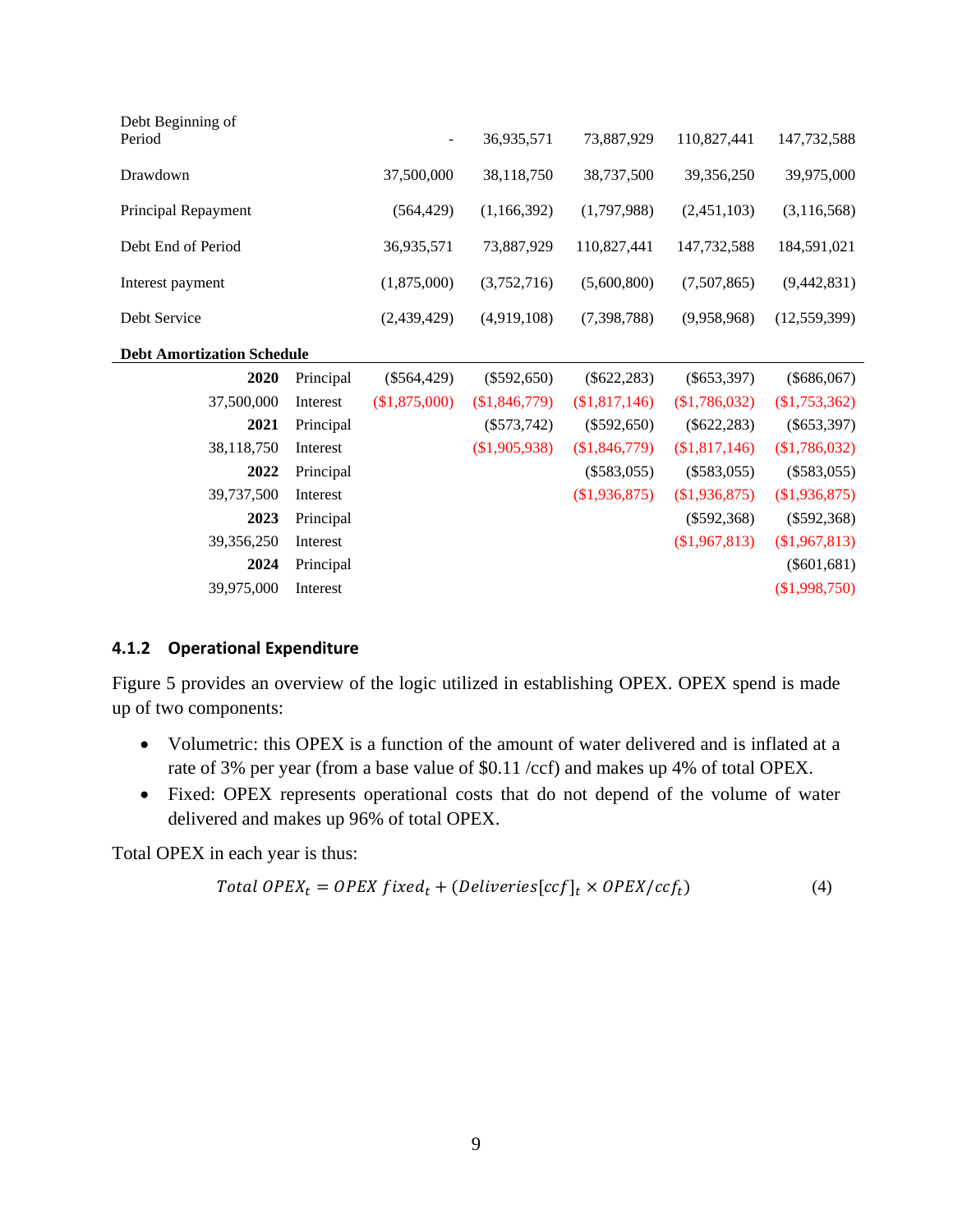

<span id="page-9-0"></span>*Figure 5: schematic of OPEX logic in LTVA Finance Module. Orange arrows indicate model inputs/outputs and blue arrows indicate model parameters.*

#### **4.2 Rate solver**

SFPUC provides water to both retail and wholesale customers. Over 2.6 million people within the counties of San Francisco, San Mateo, Santa Clara, Alameda, San Joaquin, and Tuolumne rely entirely or in part on the water supplied by the SFPUC (Figure 6). Approximately two thirds of the SFPUC's water supply is delivered to wholesale customers, and the remaining one third is delivered to retail customers.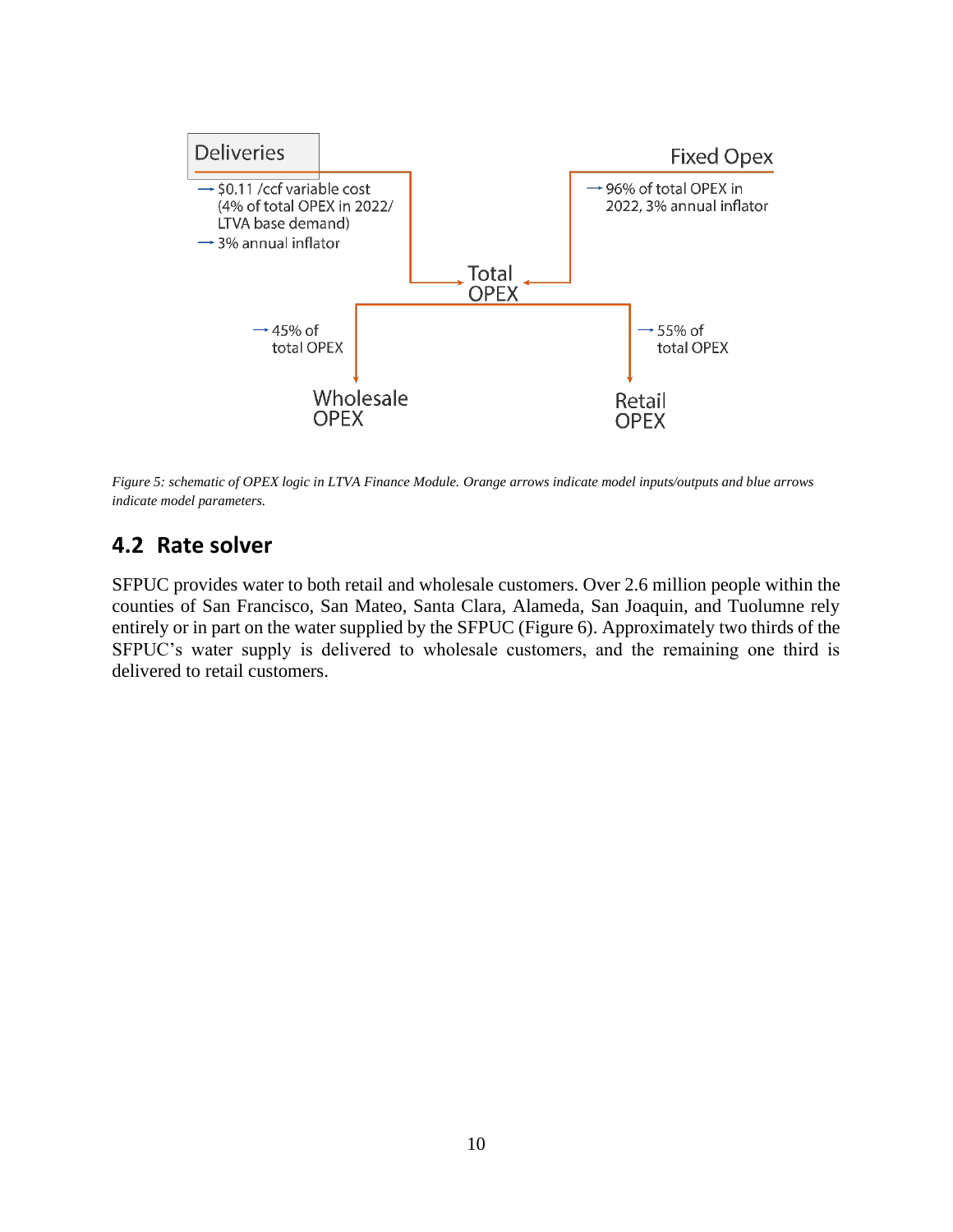

*Figure 6: Map of the SFPUC service area.* 

Retail customers include the residents, businesses, and industries located within San Francisco city limits, referred to as the in-city retail service area, as well as a patchwork of smaller non-contiguous customers located outside the City collectively referred to as the suburban retail service area.

The RWS also delivers water to 28 wholesale customers in Alameda, Santa Clara, and San Mateo Counties, including the Groveland Community Services District (Groveland CSD) in Tuolumne County. The Bay Area Water Supply and Conservation Agency (BAWSCA) represents the interests of 27 of the wholesale customers and coordinates their water supply planning.

The logic for setting water rates is based simply on cost recovery. Each year rates are set by dividing the total expenditure for that year by the volume of water delivered. Whilst the general logic for setting wholesale and retail rates is the same, the following describes how costs are apportioned to wholesale and retail customers and the specific logic for each.

- 1. CAPEX: 25% to wholesale customers, 75% to retail customers
- 2. OPEX: 45% to wholesale customers, 55% to retail customers
- 3. When setting retail water rates, revenue from sources other than water sales (rental income, interest, etc.) contribute positively to the balance in the numerator of equation (5) and is multiplied by a factor of 0.85. The remaining 0.15 is split amongst all retail customer accounts to make up the service charge portion of their water bill.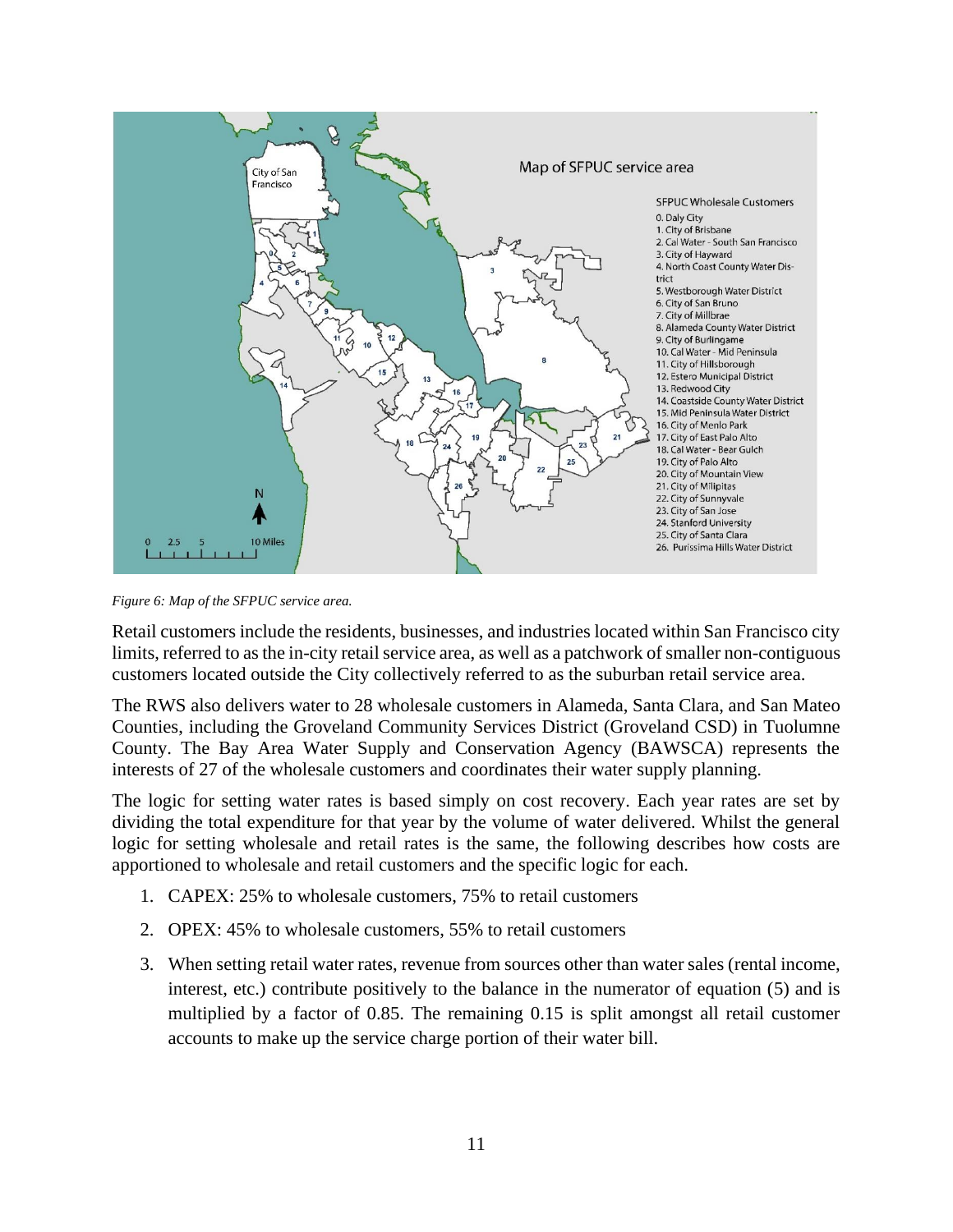$$
price_R = \frac{[(Q_{Rot} \times OPEX_R) + CAPEX_R - other revenue] \times 0.85}{Q_{ktor}}
$$
(5)

4. A service charge of \$4,277,000 contributes negatively to the numerator in equation (6) when setting wholesale customer water rates.

$$
price_W = \frac{(Q_{Wtot} \times OPEX_W) + CAPEX_W - service charge}{Q_{Wtot}}
$$
\n(6)

#### **4.3 Fund Balance**

SFPUC's fund balance represents the balance of available cash, costs and revenues in a given year (equation (7)) and provides the organization with a buffer that hedges against the risk of unexpected reductions in revenue or spikes in cost. Fund balance must not fall below 25% of total OPEX for a given year and prices are adjusted year on year to ensure the fund balance meets this target.

Fund Balance End Period<sub>t</sub> = Fund Balance Beginning Period<sub>t</sub> + total revenues<sub>t</sub> – total costs<sub>t</sub> (7)

#### **4.4 Results**

Results of the finance module will be presented in the forthcoming Vulnerability Assessment Report. It is expected that the health of SFPUC finances will tightly correlated to conditions that compromise the performance of the system from an operational perspective. It is likely that extended periods of low water delivery will cause prices to rise as CAPEX and OPEX costs continue to inflate in combination with reduced revenues. This is likely to impact performance against all three metrics of performance specified here.

[Figure 7,](#page-12-0) provides an indication of how the model behaves using one weather realization under a no climate change scenario and base demand. As expected, revenues match costs and the fund balance remains stable across the time horizon.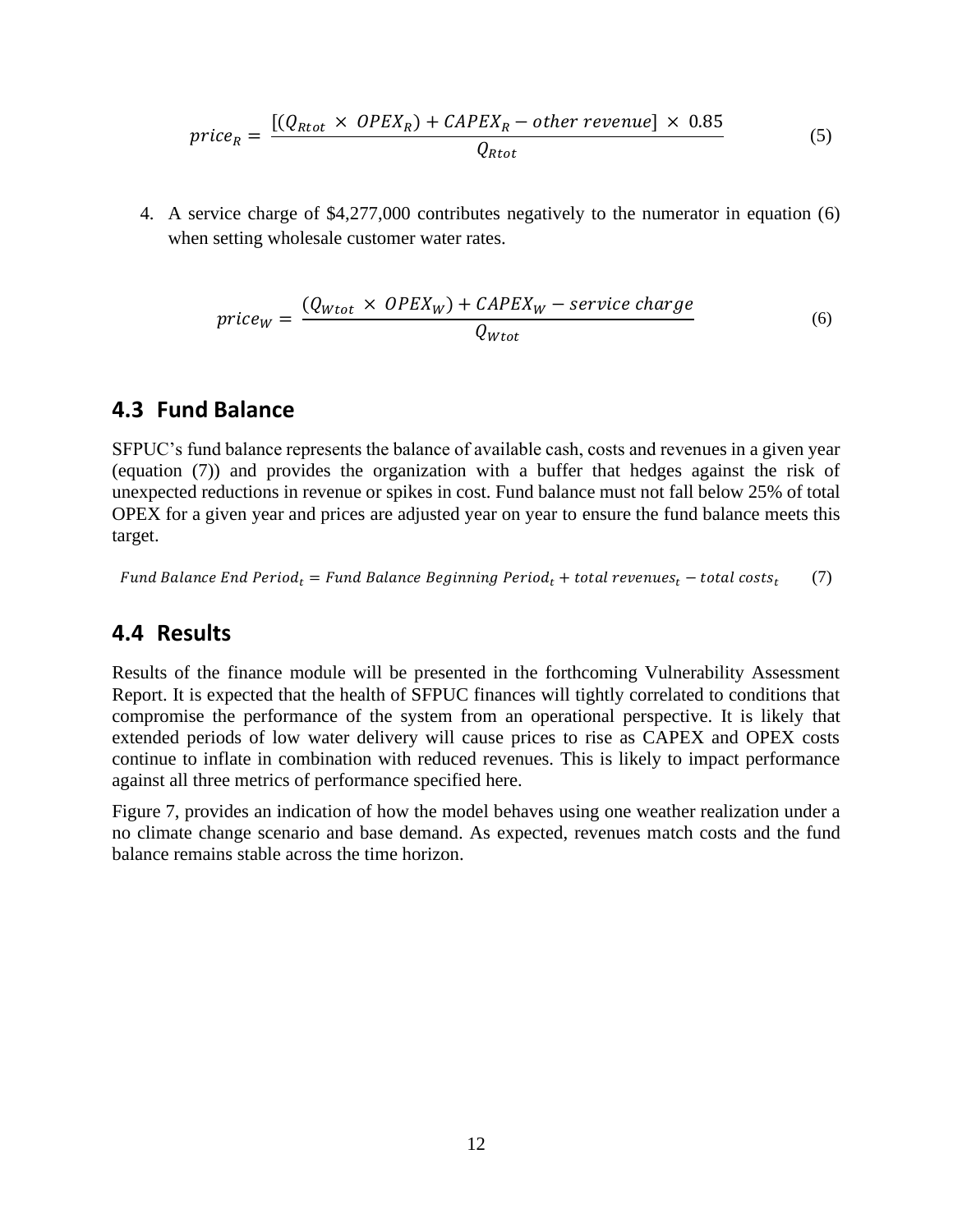

<span id="page-12-0"></span>*Figure 7: results of key components of Finance Model for one weather realization under no climate change and base demand. Top to bottom: fund balance, water price, costs & revenue and fund balance.*

For this phase of work, the finance module will not be tightly coupled to the wider system model, but will instead take its output as direct input in a loosely coupled approach. As such, feedback loops that take account of consumer response to price change are not taken into account. In subsequent phases of work, this can be revisited to explore the role of price in driving demand of consumers, both as an adaptation strategy, and as a risk associated with drought periods.

## **5 Measuring Performance**

The finance model will process 7648 outputs of the system model to produce key state variables of interest. These state variables characterize the performance of the system against key financial management policies current in place at SFPUC. Should these state variables pass a certain threshold at any point across the time horizon then the system is determined to have failed.

### **5.1 Water Rate Increase**

This metric is used to evaluate the rate at which water prices are required to increase from one year to the next in order to cover costs. Failure is defined here as an increase in price of more than 10% from one year to the next for either Wholesale or Retail customers. This metric is particularly useful when considering results of trend model runs and the impact of increasing capital and operational expenditure over time.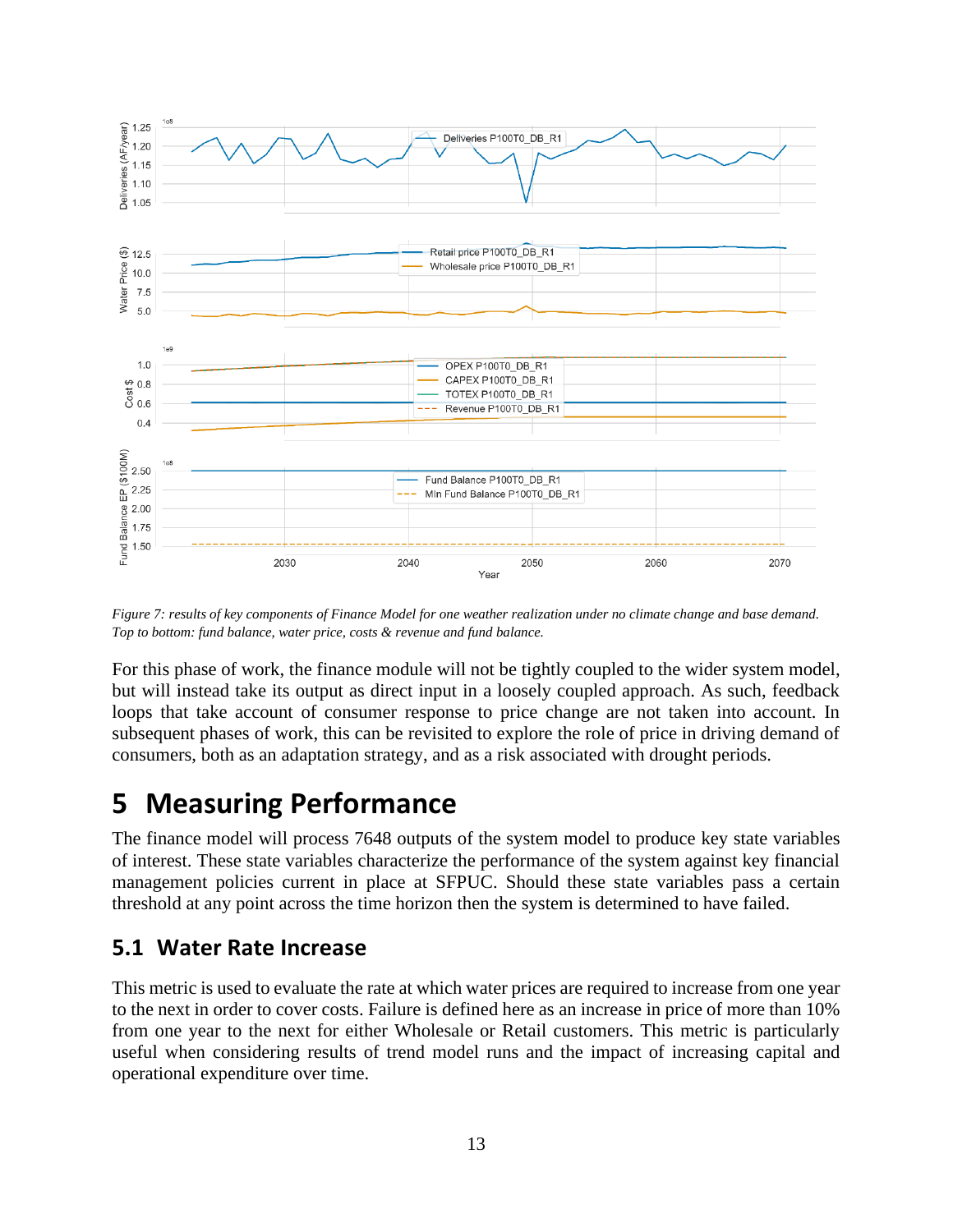## **5.2 The Price of Water**

The absolute price of water is a useful indicator when considering the results of the financial stress test under step change model runs in which capital and operational expenditure are constant over time.